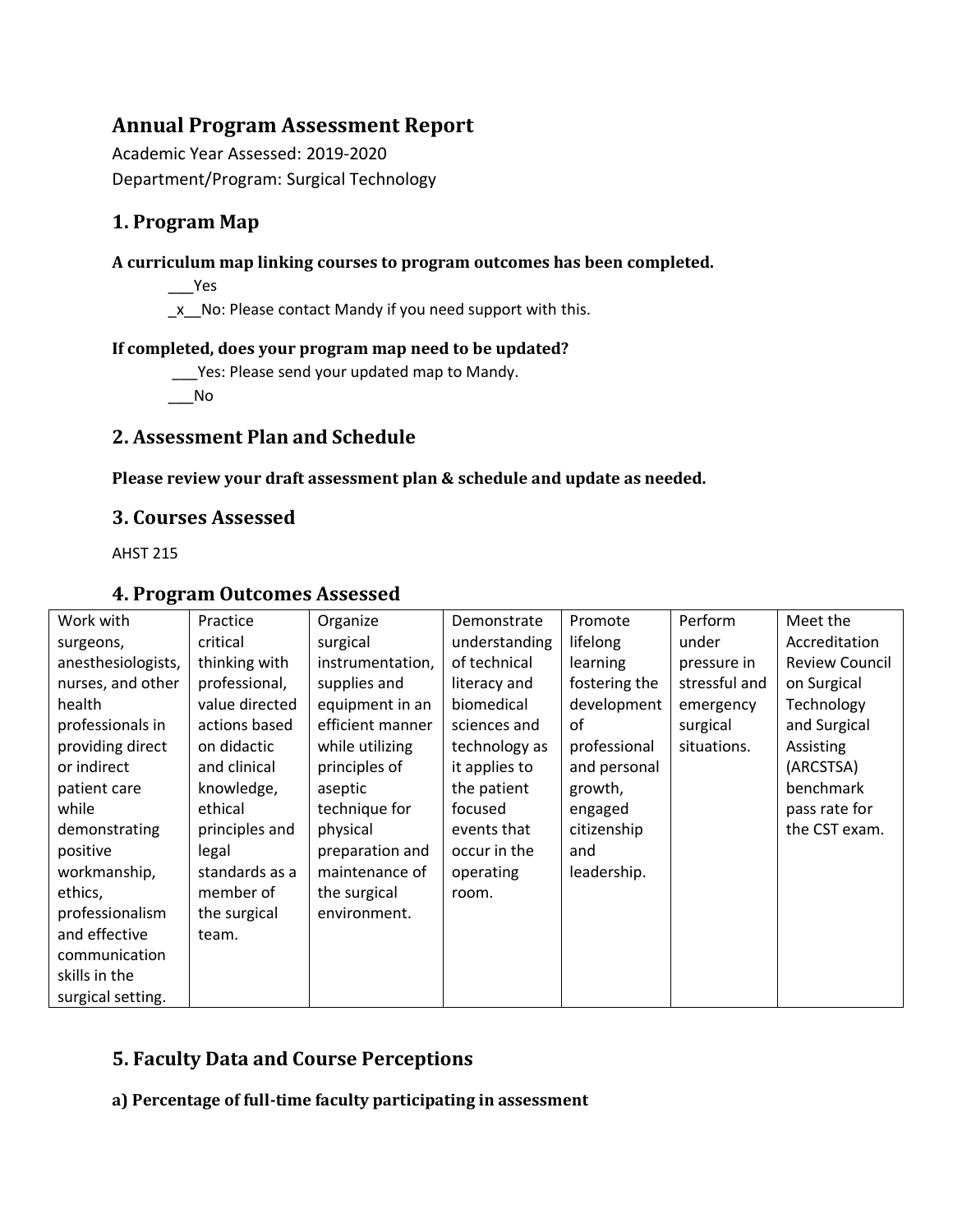50%

#### **b) What went well?**

Rearrangement of lab skills curriculum to better align with lecture curriculum

#### **c) What might have gone better?**

- Overall knowledge of key concepts, such as sutures, was subpar
- Students did not use open lab effectively

# **6. Overall Assessment of Student Learning**

#### **a) Areas of strength demonstrated in student learning.**

- Students sought instructor feedback
- Students used multiple resources for the suture project
- Students who practiced for the comprehensive skill exam performed well

### **b) Areas that need improvement in student learning.**

- Students who did not spend sufficient time on the suture project submitted sub-standard work
- Fewer resources used on the suture project resulted in missing information
- Students who did not attend open lab were more stressed and performed poorly on the comprehensive skills exam

#### **c) Measures of student feedback/indirect learning used**

| <b>Assessment Measure</b>                                  | Where           |  |
|------------------------------------------------------------|-----------------|--|
| Anecdotal/informal conversations with students             | <b>AHST 215</b> |  |
| Instructor-created feedback forms                          |                 |  |
| Institutional student course evaluations                   | <b>AHST 215</b> |  |
| Student success rates in your course                       | <b>AHST 215</b> |  |
| Other indirect measures of student learning (surveys, exit |                 |  |
| interviews, focus groups, job placement, etc)              |                 |  |

#### **d) Planned changes and measures of success.**

| Course          | <b>Planned Change</b>    | <b>Reason for Change</b> | <b>Success Measure</b>      |
|-----------------|--------------------------|--------------------------|-----------------------------|
| <b>AHST 215</b> | -Create additional       | Student performance &    | -At least 70% of the        |
|                 | curriculum for suture    | student feedback         | students will score a B or  |
|                 | project to provide       |                          | better on the Suture        |
|                 | additional practice      |                          | Project.                    |
|                 | -Create skills check-off |                          | -At least 70% of the        |
|                 | sheets for open lab      |                          | students will demonstrate   |
|                 | -Integrate de-escalation |                          | confidence while            |
|                 | exercises                |                          | performing the Final        |
|                 |                          |                          | <b>Comprehensive Skills</b> |
|                 |                          |                          | Exam.                       |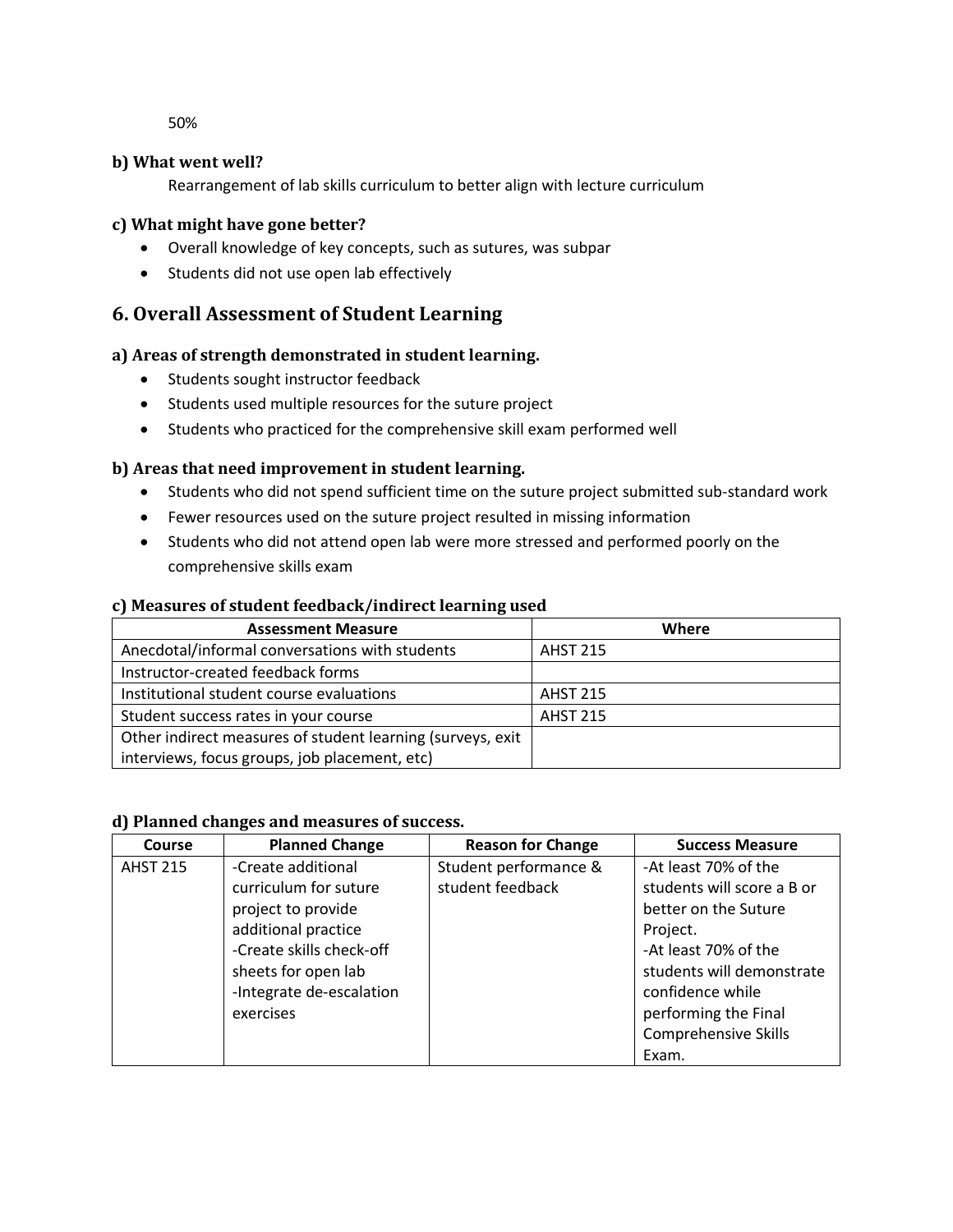|  | -Improved engagement in |
|--|-------------------------|
|  | de-escalation exercises |
|  | and better confidence   |

## **e) Changes resulting from previous assessments: What was changed and what drove those changes? How was success measured?**

- Students asked for more warning on the Role Orientation times, which vary from regular lab hours. Went to their last class the semester before Lab II and explained the upcoming schedule the following Fall. Students were better able to attend.
- Students asked for more draping practice. Extended class, time for draping, asked a guest to come in and demonstrate shoulder draping, created a practical draping quiz. Students were better able to drape patients without assistance.

## **f) What previous departmental or program-level changes have led to outcome improvements? Explain.**

n/a

# **7. College Learning Outcomes Assessed**

### **a) CLOs assessed and tools used**

| <b>CLOs</b>                                          | Course          | <b>Assessment Tools</b>    | Rating | Average<br>Rating |
|------------------------------------------------------|-----------------|----------------------------|--------|-------------------|
| Communication                                        |                 |                            |        |                   |
| <b>Critical Thinking</b>                             | <b>AHST 215</b> | Final comprehensive skills |        | 3                 |
|                                                      |                 | exam                       |        |                   |
| Professionalism                                      |                 |                            |        |                   |
| Average assessment of student $\Omega$ O attainment: |                 |                            |        |                   |

hent of student CLO attair

4) Exceeded expectations 3) Met expectations

2) Approaching expectations 1) Did not meet expectations

## **b) Discussion of student CLO attainment.**

All of the students have to meet the expectation of an 80% or higher on the Comprehensive Skills Exam in Lab II, or they cannot pass this course or go into the Clinical Sites.

### **c) Areas of strength demonstrated in student CLO attainment.**

- Able to achieve an 80% or better on the Comprehensive Skills Exam.
- Able to perform at 80% or better for each individual skill learned in Lab II.
- Able to achieve an 80% or better for the final course grade.
- Ability to give and accept feedback.
- Ability to perform under stressful situations.

### **d) Areas that need improvement in student CLO attainment.**

• Students need extra practice before taking the comprehensive skills exam

### **e) Planned changes to CLO assessment and measures of success.**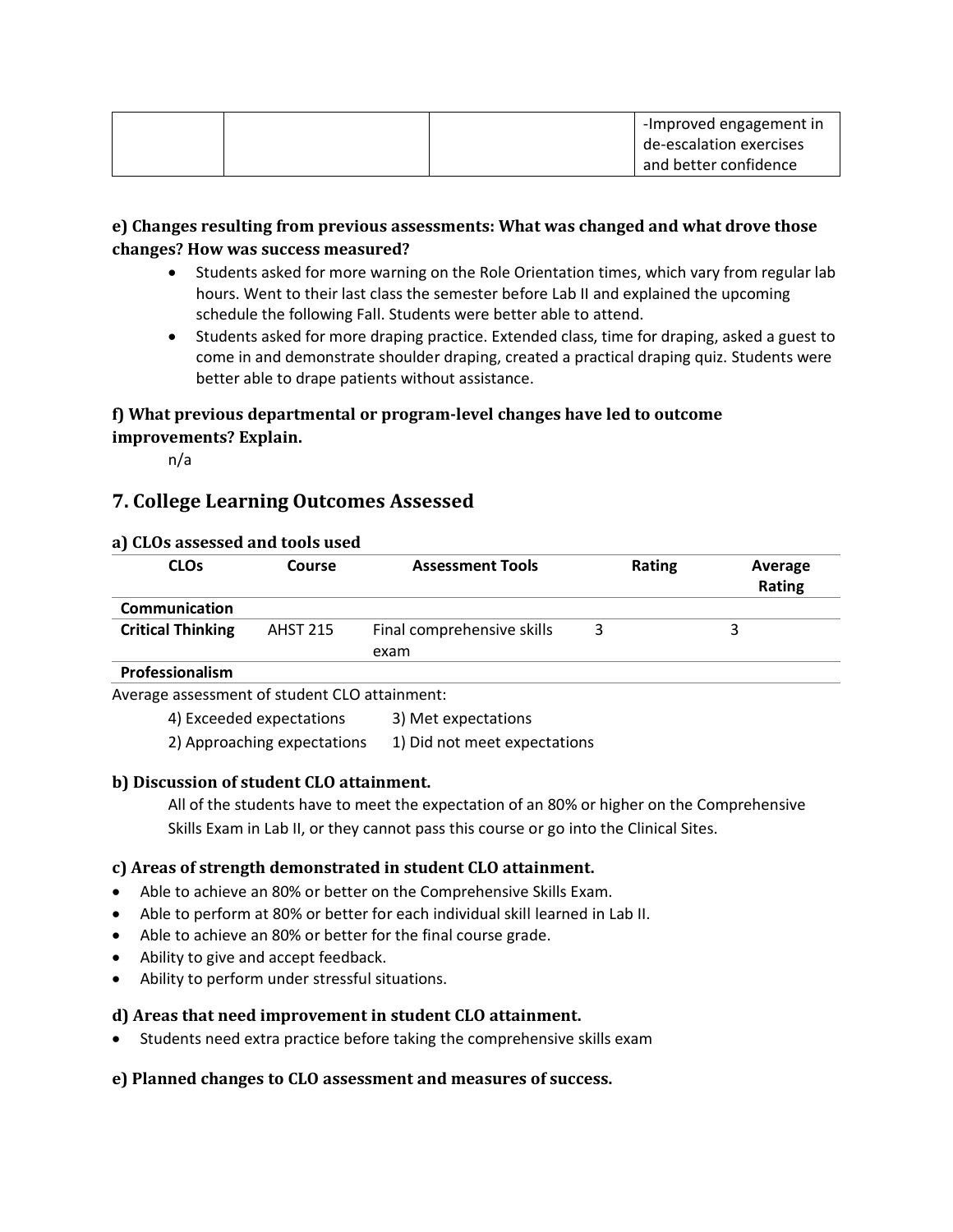• Revise comprehensive skills exam based on student clinical performance; higher overall student performance on exam

# **8. High Impact Practices**

#### **a) High Impact Practices and integration methods**

| <b>HIP</b>                             | Where | How                                                                                  |
|----------------------------------------|-------|--------------------------------------------------------------------------------------|
| <b>First-Year Seminars and</b>         |       |                                                                                      |
| <b>Experiences</b>                     |       |                                                                                      |
| <b>Common Intellectual Experiences</b> |       |                                                                                      |
| <b>Learning Communities</b>            | Lab   | Form study groups and practice<br>lab skills together after scheduled<br>class time. |
| <b>Writing-Intensive Courses</b>       |       |                                                                                      |
| <b>Collaborative Assignments and</b>   |       |                                                                                      |
| <b>Projects</b>                        |       |                                                                                      |
| <b>Undergraduate Research</b>          |       |                                                                                      |
| <b>Diversity/Global Learning</b>       |       |                                                                                      |
| ePortfolios                            |       |                                                                                      |
| <b>Service Learning/Community-</b>     |       |                                                                                      |
| <b>Based Learning</b>                  |       |                                                                                      |
| Internships                            |       |                                                                                      |
| <b>Capstone Courses and Projects</b>   |       |                                                                                      |

**b) Impact on student success and discussion.**

#### **c) Planned changes to HIPs integration and success measures.**

### **9. Response to Assessment**

#### **a) Based on the analysis of the data, what was learned from this assessment period?**

We continue to meet the learning needs of our students by making changes to better prepare them for the profession they have chose.

# **b) Will there be any program-level curricular or assessment changes (such as plans for measurable improvements, or realignment of learning outcomes)?**

YES\_\_\_\_\_\_ NO\_\_\_X\_\_\_\_

If yes, when will these changes be implemented and how (if applicable) will they be measured?

# **c) If other criteria are used to recommend program changes (such as exit surveys, or employer satisfaction surveys) please explain how the responses are driving department, or program decisions.**

Our accreditation requires that we hold an annual advisory board meeting, made up of health professionals. Here we review outcomes and discuss program changes that may need to be made to